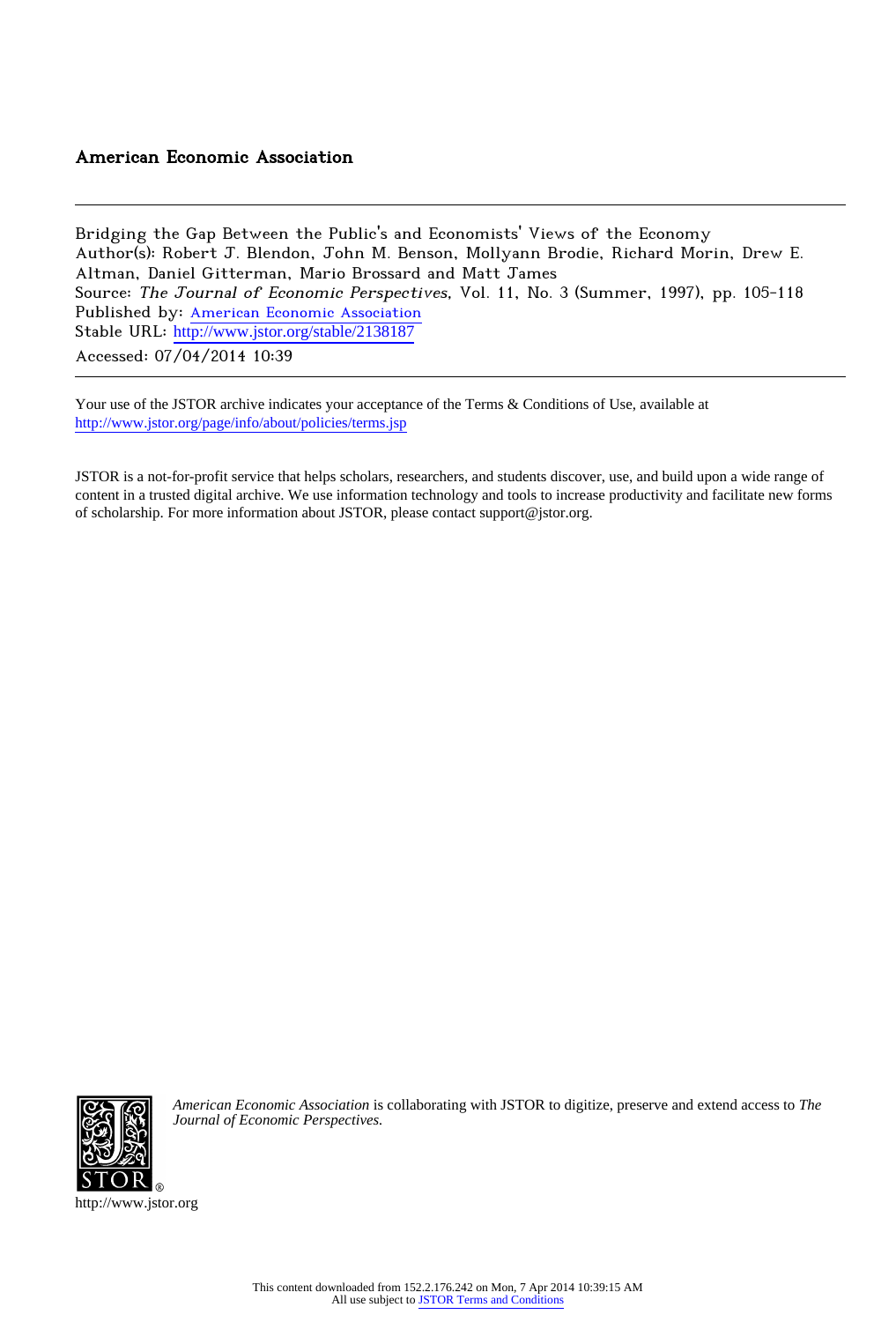# **Bridging the Gap Between the Public's and Economists' Views of the Economy**

Robert J. Blendon, John M. Benson, Mollyann **Brodie, Richard Morin, Drew E. Altman, Daniel Gitterman, Mario Brossard, and Matt James** 

**<sup>O</sup>ver the past two decades, a substantial body of research has emerged showing that public opinion has a major influence on many public policy decisions, including in the area of economic policy (Monroe, 1979, 1983; Page and Shapiro, 1983; Shapiro and Jacobs, 1989; Wright, Erikson and McIver, 1987; Erikson, Wright and McIver, 1989; Page and Shapiro, 1992; Jacobs and Shapiro, 1989, 1997). In addition, the public's views about the economy are often cited as being especially important to elected officials because of the pivotal role perceptions about economic conditions play in determining the outcome of elections (Fair, 1978, 1996; Lewis-Beck and Rice, 1992).** 

**Opinion surveys report that the public sees the problems of the economy and adequate job creation as the highest priority for elected officials to address (Harris, 1996), blames government when conditions fail to improve (Shapiro and Conforto, 1980), and sees the economy and jobs as the most important substantive issues when** 

**\*** Robert J. Blendon is Professor of Health Policy and Political Analysis, John F. Kennedy **School of Government, Harvard University, Cambridge, Massachusetts. John M. Benson is Deputy Director, Harvard Program on Public Opinion and Health/Social Policy, Harvard School of Public Health, Boston, Massachusetts. Mollyann Brodie is Senior Researcher and Director of Special Projects, HenryJ. KaiserFamily Foundation, Menlo Park, California. Richard Morin is Director of Polling, Washington Post, Washington, D. C. Drew E. Altman is President, Heniyj. KaiserFamily Foundation, Menlo Park, California. Daniel Gitterman is Fellow, John F. Kennedy School of Government, Harvard University, Cambridge, Massachusetts. Mario Brossard is Assistant Director of Polling, Washington Post, Washington, D.C. Matt James is Senior Vice President for Communica**tions and Media Programs, Henry J. Kaiser Family Foundation, Menlo Park, **California.**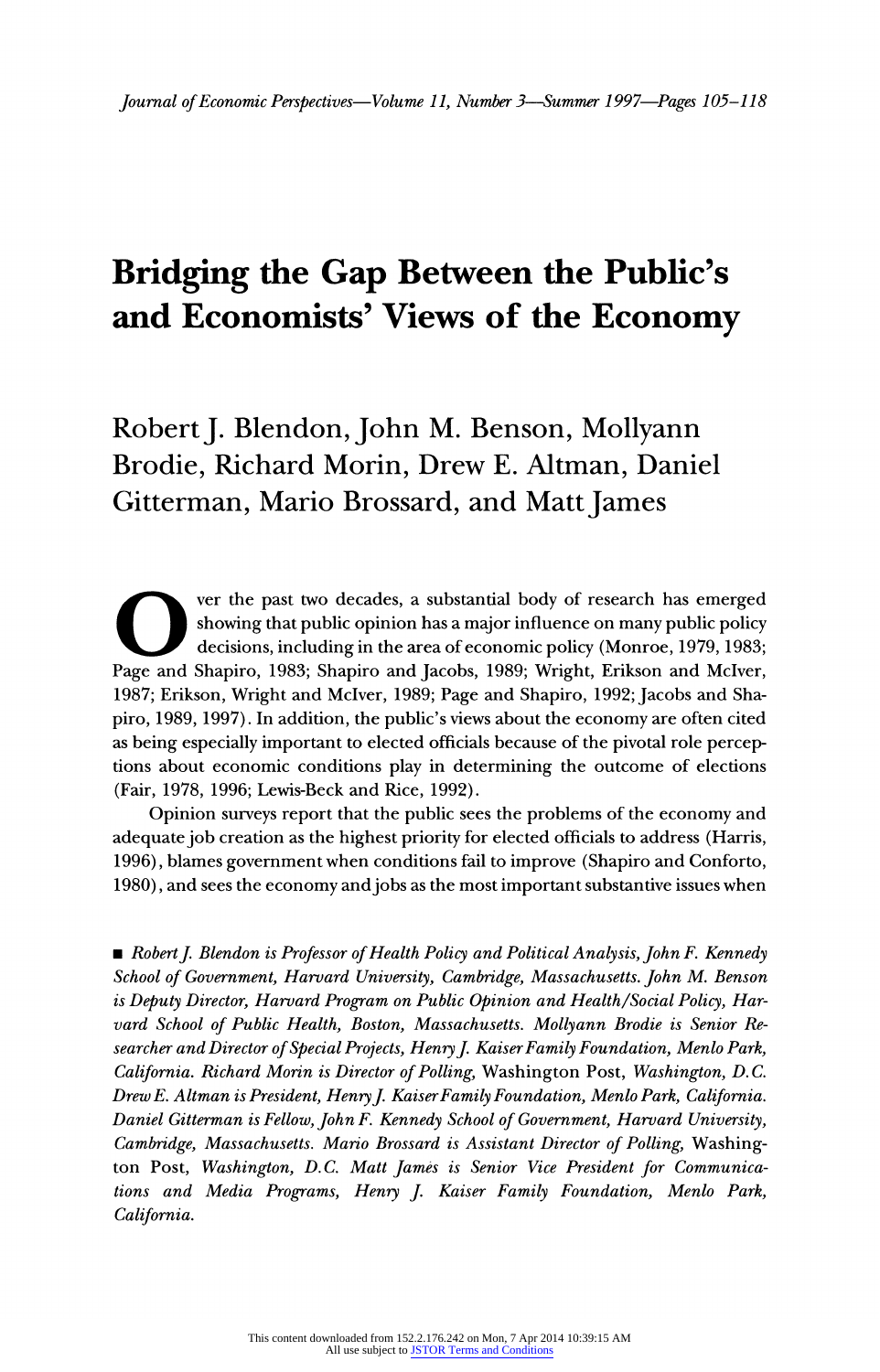**making their voting choice for president (Voter Research and Surveys, 1992; Voter News Service, 1996; Los Angeles Times, 1996).** 

**Given the significance citizens' views have for elected decision makers, it seems important to understand the congruence between public perceptions of the economy and the views held by economists working in the area of domestic economic policy, as well as related findings drawn from official government data and research. A better understanding of where these views coincide or differ may strengthen the ability of professional economists to aid elected decision makers in bridging the gap between the two perspectives (Stein, 1994).** 

**This article seeks to address this concern. It uses the results of a pair of recent national surveys to contrast the views of the public and professional economists along three dimensions: assessments of current and past economic performance; expectations for the economic future; and perceptions of why the economy is not doing better. In the concluding section, we advance a number of possible theses to explain these differences. Throughout the article, we also look at the views of college-educated Americans, who tend to have a disproportionate role in policymaking and leadership, and who are more likely than are other Americans to vote.' The survey of economists presented here falls in the tradition of such surveys con**ducted for the *Wall Street Journal* and the *Economist*. However, the present study has **the advantage of comparing economists' views in a systematic way with the views and knowledge of the public as a whole.** 

#### **Data and Methods**

**The results reported here are based primarily on two surveys in a series conducted by the Washington Post/HenryJ. Kaiser Family Foundation/Harvard University Survey Project. The purpose of this initiative is to examine public knowledge, values and beliefs on major issues and challenges facing the country.** 

**In the survey of public attitudes, a total of 1,511 randomly selected adults (including 478 college graduates and 1,028 noncollege graduates) were interviewed over the telephone between July 22 and August 2, 1996. For the survey of economists, a total of 250 self-described domestic economic experts were interviewed over the telephone between July 17 and July 31, 1996. All economist respondents are members of the American Economic Association, have a doctorate in economics and are employed full-time as economists (Washington Post/Kaiser/Harvard, 1996). In addition, supplemental questions were asked between September 20 and September 24, 1996, of a sample of 1,000 adults nationwide in a telephone survey (Washington Post/Kaiser/Harvard supplement, 1996).2 Other results reported in** 

**<sup>&#</sup>x27; In the 1996 election, college graduates voted at twice their proportion in the general adult population (Voter News Service, 1996).** 

**<sup>&#</sup>x27; The first set of telephone interviewing for polls of the general public and economists was conducted by Chilton Research. The supplementary telephone poll in September was conducted by ICR Research.**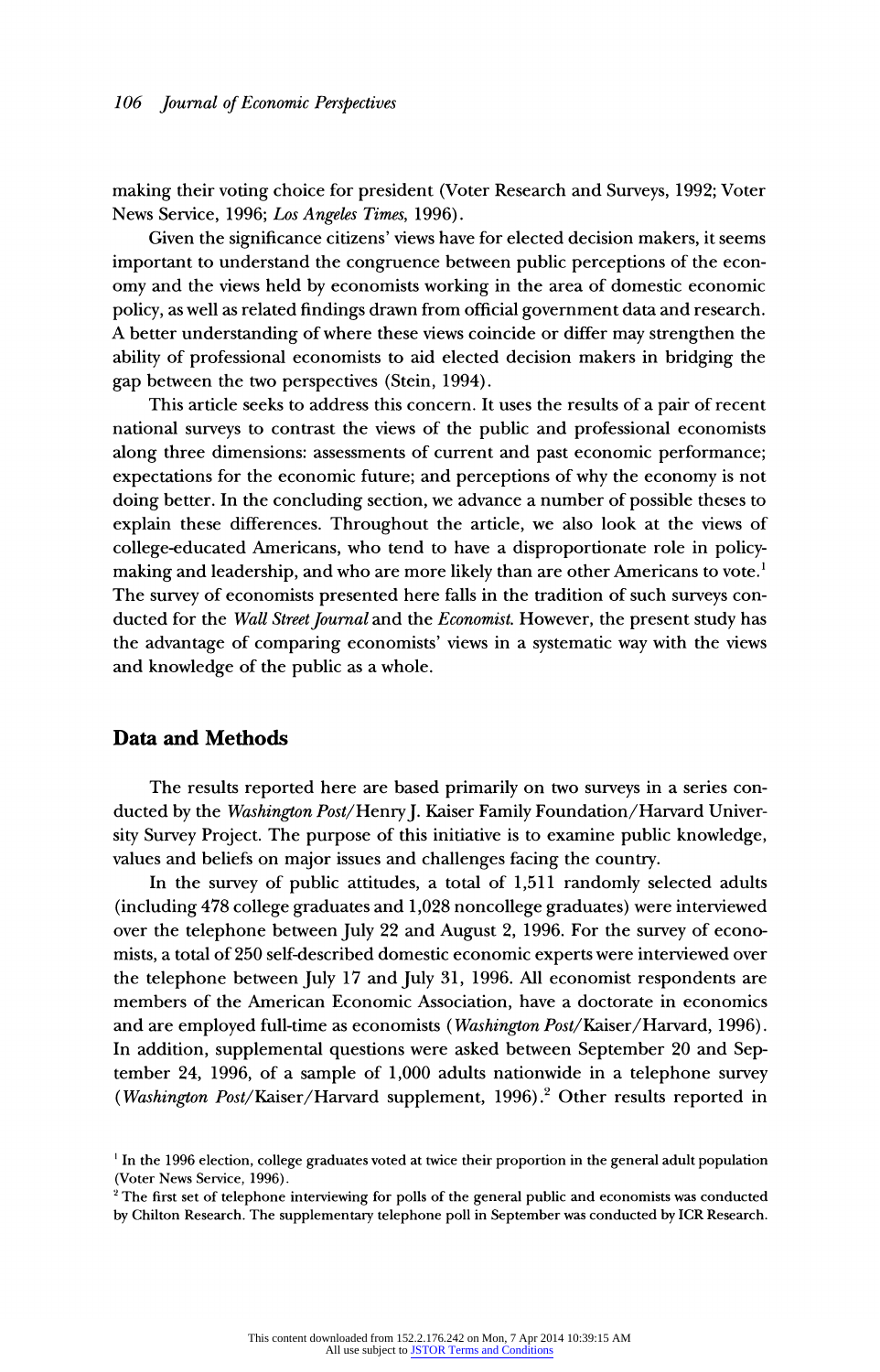**this article are based on questions asked in other national surveys of 1,000 to 2,000 adults each.** 

**Of course, all surveys are subject to sampling error, which varies with the number of people in the survey and the magnitude of difference in the responses to each question.3 For results based on 250 respondents, one can say with 95 percent confidence that error attributable to random sampling could be approximately**   $\pm$ 7 percent; for a sample of 1,000,  $\pm$ 3.5 percent; for a sample of 1,511,  $\pm$ 3 percent; for a sample of  $2,000, \pm 2.5$  percent.

**Economists have a long tradition of relying on revealed preferences rather than on opinion surveys to explain public behavior. The use of opinion surveys raises two questions about the validity of public opinion polling in predicting behavior: In the absence of particular incentives to do so, do respondents correctly report their views in public opinion polls? Is there evidence that the level of public knowledge affects actual behavior?** 

**What we know from public opinion research is that while there are some areas where respondents do not always report their attitudes accurately (for example, questions about racial issues), public opinion polls have been reasonably accurate on the outcome measure where actual behavior can be measured with considerable precision: vote choice in elections. Much of the reputation of public opinion polling has rested on the accuracy with which Americans report their voting intentions. For instance, the final pre-election polls conducted by the Gallup Organization (which has the longest trend in pre-election polling) have correctly predicted the eventual winner in nine of the last 12 presidential elections. In the other three races (1960, 1968, and 1976), Gallup's pre-elections surveys indicated that the race was within one or two points and too close to call, and all three of these elections were in fact close (Newport, 1997).** 

**While little research has been done relating public knowledge to specific economic behaviors (like how misperceptions of the inflation rate might affect portfolio decisions), research has demonstrated an analogous relation in the political realm. Research has shown that more extensive political knowledge promotes political participation, helps citizens construct stable, consistent opinions on a broad array of public policy topics, helps citizens identify their own interests and connect these with their political attitudes, and helps citizens link their attitudes with their actual political activity. On each of these dimensions, taking overall educational levels into account, the differences in behavior between the best and least informed citizens have been shown to be substantial (Delli Carpini and Keeter, 1996).** 

#### **Perceptions of Current and Past Economic Performance**

**Our survey finds that a large part of the public believes that the economy is performing less well than official government data suggest, as shown in Table 1.** 

**<sup>&#</sup>x27;There are also possible sources of nonsampling error, including potential nonresponse bias, question wording and ordering effects.**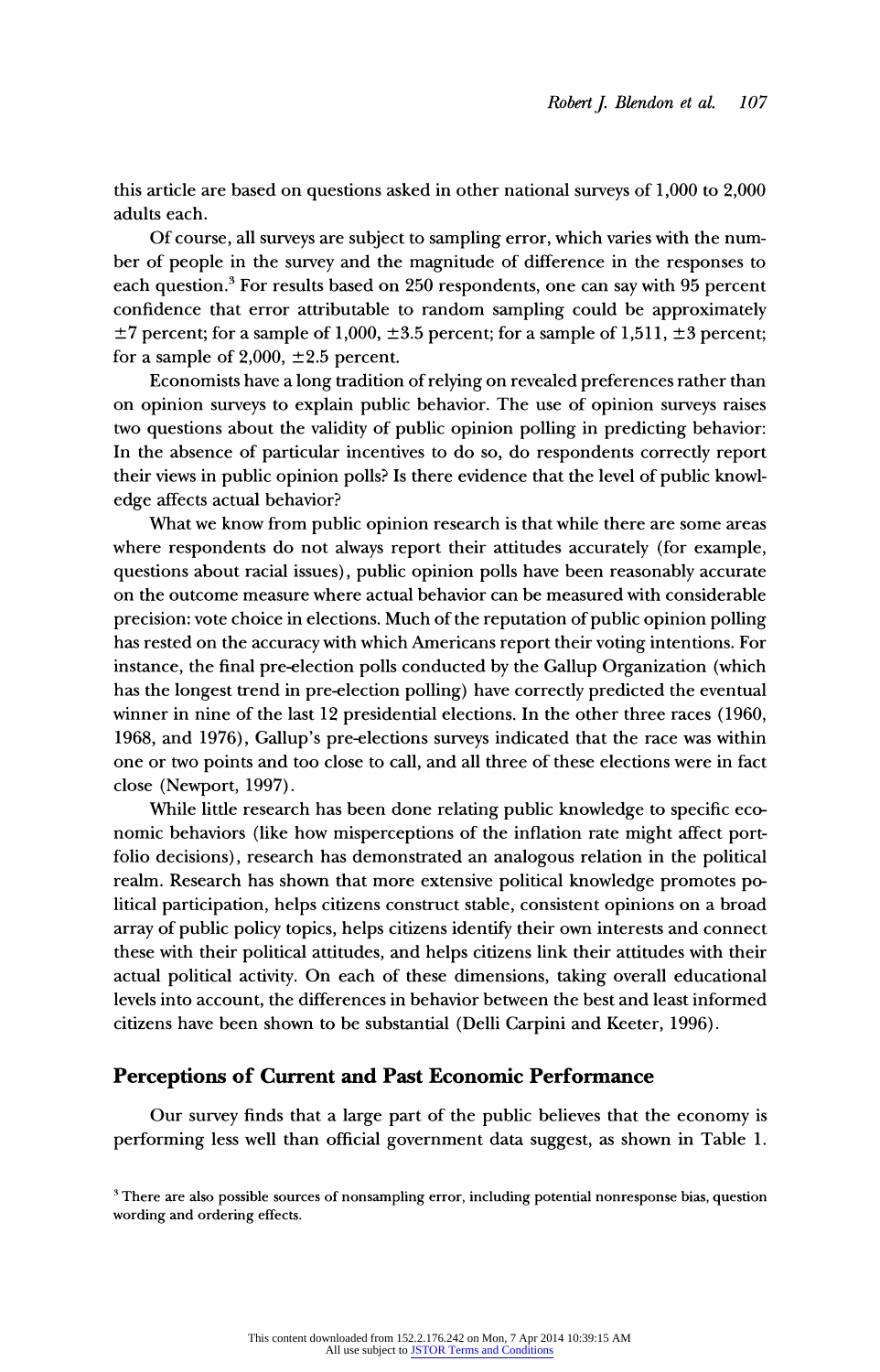|                                                                           | Total<br>Gen. Pub. | Coll.<br><b>Grads</b> | Non-Coll. |
|---------------------------------------------------------------------------|--------------------|-----------------------|-----------|
|                                                                           |                    |                       | Grads     |
| Compared to 5 years ago, unemployment rate is $\ldots$ .                  |                    |                       |           |
| Lower                                                                     | 37%                | 53%                   | 31%       |
| About the same                                                            | 28%                | 24%                   | 30%       |
| Higher                                                                    | 33%                | 22%                   | 37%       |
| Compared to 5 years ago, inflation rate is $\ldots$ .                     |                    |                       |           |
| Lower                                                                     | 16%                | 30%                   | 12%       |
| About the same                                                            | 34%                | 39%                   | 33%       |
| Higher                                                                    | 46%                | 29%                   | 52%       |
| % correctly naming the current unemployment rate, $\pm .5\%$ <sup>3</sup> |                    |                       |           |
| $(5.4\%; 4.9-5.9\%$ accepted)                                             | 11%                | 24%                   | 7%        |
| % correctly naming the current inflation rate, $\pm .5\%$ <sup>a</sup>    |                    |                       |           |
| $(2.9\%; 2.4-3.4\%$ accepted)                                             | 15%                | 29%                   | 10%       |
| During the past 5 years, number of full-time jobs in U.S.                 |                    |                       |           |
| $has \dots$                                                               |                    |                       |           |
| <b>Increased</b>                                                          | 29%                | 41%                   | 25%       |
| Stayed about the same                                                     | 24%                | 21%                   | 26%       |
| Decreased                                                                 | 46%                | 38%                   | 49%       |
| America's economy today is <sup>a</sup>                                   |                    |                       |           |
| Growing rapidly                                                           | 18%                | 12%                   | 21%       |
| <b>Growing slowly</b>                                                     | 42%                | 56%                   | 37%       |
| Stagnating                                                                | 20%                | 21%                   | 20%       |
| In a recession                                                            | 10%                | 7%                    | 11%       |
| In a depression                                                           | 7%                 | $2\%$                 | 9%        |
|                                                                           |                    |                       |           |
| <b>Decreased</b>                                                          | 15%                | 18%                   | 14%       |
| Stayed about the same                                                     | 23%                | 23%                   | 24%       |
| Increased                                                                 | 59%                | 56%                   | 59%       |
|                                                                           |                    |                       |           |

#### **Table 1 Views of Current Economic Performance**

**Washington Post/Kaiser/Harvard (1996).** 

**Washington Post/Kaiser/Harvard (1995).** 

**Notes: Correct answers are bolded. Columns may not sum to 100 percent because of rounding error and because "No opinion" responses of 3 percent or less are not reported.** 

**Unemployment was hovering near a seven-year low in 1996, yet only 35 percent of the public believed that the unemployment rate was lower than it was five years earlier. Nearly as many believed the unemployment rate was higher. Inflation over the five years from 1992 to 1996 was below 3 percent, a record not matched since the early 1960s. Yet only one in six Americans said that the inflation rate was lower than it was five years ago; nearly half said it had increased.** 

**Even though the unemployment rate and inflation rate are frequently mentioned in media reports about the economy, only about one-eighth of the public can correctly cite either rate within half a percentage point. While government figures show the number of full-time jobs in the United States increasing, nearly half of the public believes that the number has decreased over the past five years.**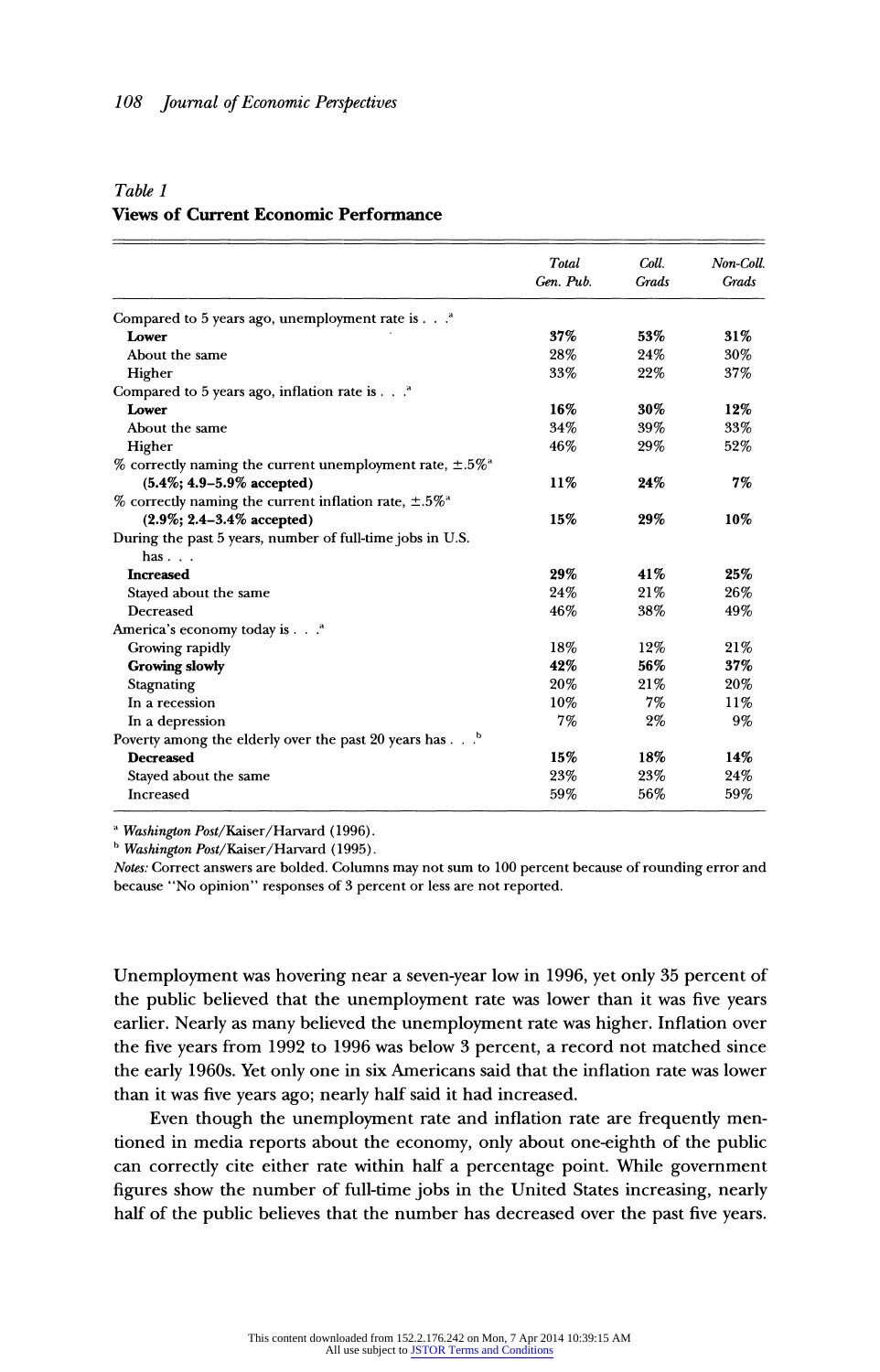|                                                                | General<br>Public | <i>Economists</i> |
|----------------------------------------------------------------|-------------------|-------------------|
|                                                                |                   |                   |
| During the past 20 years, family incomes for average Americans |                   |                   |
| have been $\ldots$                                             |                   |                   |
| Going up faster than the cost of living                        | 11%               | $35\%$            |
| Staying about even with the cost of living                     | 19%               | 42%               |
| Falling behind the cost of living                              | 70%               | $22\%$            |
| During the past 20 years, wages of the average American worker |                   |                   |
| have been                                                      |                   |                   |
| Going up faster than the cost of living                        | 7%                | $18\%$            |
| Staying about even with the cost of living                     | 21%               | 38%               |
| Falling behind the cost of living                              | 71%               | 42%               |
| Compared to 20 years ago, gap between rich and poor is         |                   |                   |
| Larger                                                         | 73%               | 86%               |
| About the same                                                 | 20%               | 11%               |
| Smaller                                                        | 6%                | $2\%$             |

#### **Table 2 Views of Past Economic Performance**

**Source: Washington Post/Kaiser/Harvard (1996).** 

**Note: Columns may not sum to 100 percent because of rounding error and because "No opinion" responses of 2 percent or less are not reported.** 

**Similarly, while statistics show that there has been a substantial reduction over the past 20 years in the number of elderly living in poverty (U.S. Bureau of the Census, 1995), nearly six Americans in 10 believe that this figure has increased over those years.** 

**In their general evaluation of how the economy is doing today, nearly four in 10 Americans do not think the economy is growing; this includes one in six who think the economy is either in a recession or a depression. These beliefs are held in a period when real domestic product grew by 4.1 percent in 1994 and 2.9 percent in 1995 (Council of Economic Advisers, 1996).** 

**On average, Americans with college degrees have views that conform more closely to government economic data than those of noncollege graduates. For instance, half of college graduates (compared to a third of nongraduates) knew that the unemployment rate was lower than it was five years earlier. On four other knowledge measures-the inflation rate compared to five years ago, the current inflation and unemployment rates, and the number of full-time jobs compared to five years ago-college graduates performed better than noncollege graduates, but the majority still gave an incorrect answer. In their general evaluation of the current economy, more college graduates than nongraduates knew the economy was growing, but still three in 10 thought it was not.** 

**In assessing the performance of the economy over the past 20 years, the public and economists hold views that are sometimes very different and at other times quite similar, as shown in Table 2. When asked first whether family incomes are**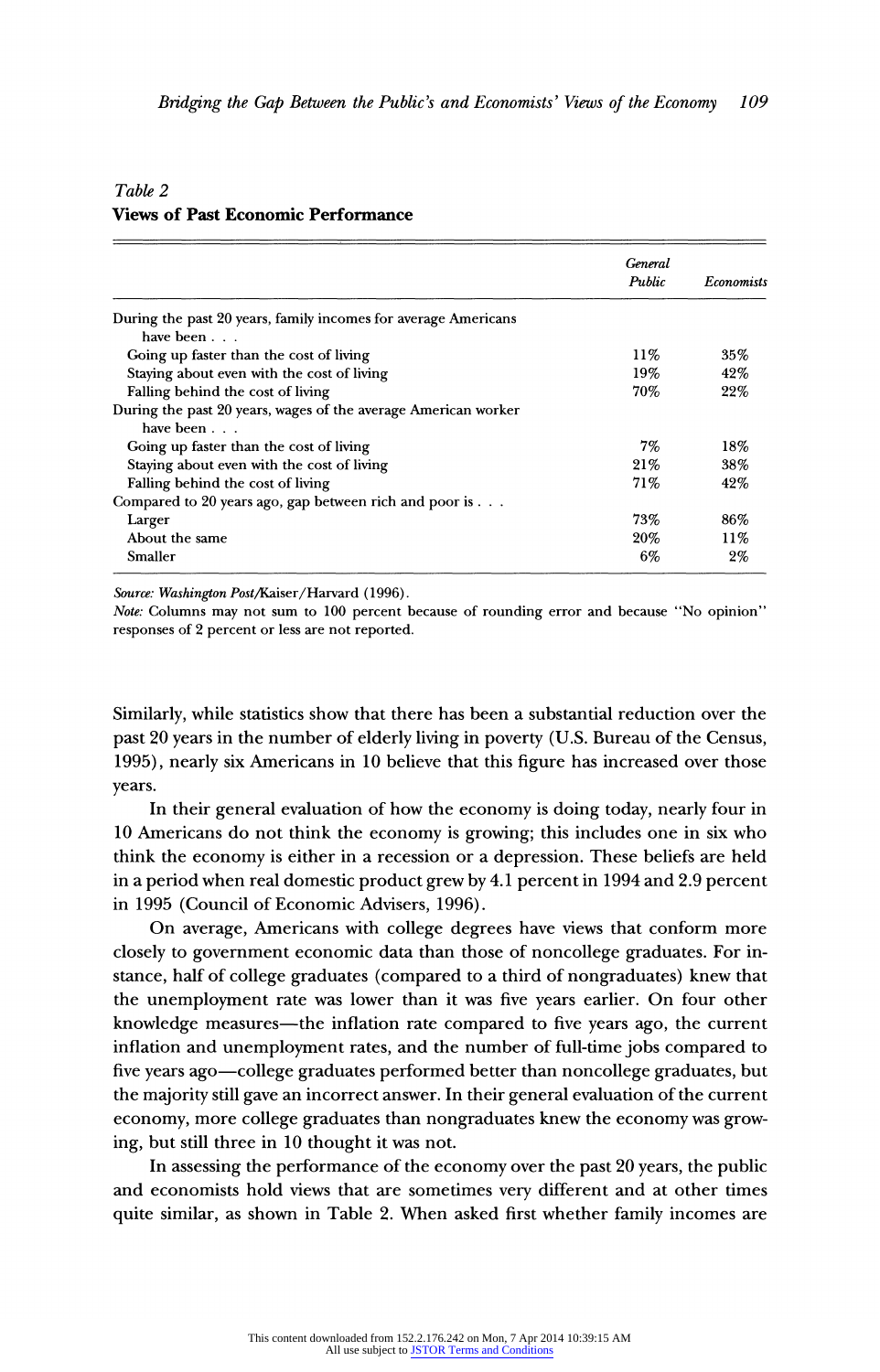**falling behind the cost of living, and then whether wages for average workers have been falling behind the cost of living, the general public does not differentiate much between the two questions: about 70 percent believe that both are falling behind. Economists not only disagree, but differentiate between the two questions. Only 22 percent of economists agree that family incomes are falling behind the cost of living, while 42 percent of economists believe that wages for an average worker are lagging inflation. However, the majority of economists believe either that wages have stayed about even or that they have gone up faster than the cost of living.** 

**There is, however, one point of agreement: large majorities of both the public and economists perceive the income gap between the rich and the poor as being larger than it was 20 years ago, a position also supported by Census data. Interestingly, on these three questions about past economic performance, college graduates held views almost identical with those of noncollege graduates.** 

**Important differences also exist over the evolving nature of the labor market. More than three-fourths of the public believes that the new jobs being created in the United States are generally low paying, and only 16 percent of the public feels that new jobs pay well. Economists are more divided in their views about wages for the newly created jobs: 32 percent agree with the public that new jobs are mostly low paying; 39 percent say they pay well; and 22 percent volunteer the opinion that the jobs are neither.** 

#### **Expectations for the Economic Future**

**A large part of the public does not see the changes taking place in the national economy as leading to long-term improvements for the general population. Economists tend to have somewhat more positive views about these changes, as shown in Table 3. In looking at the long-term effect 20 years from now of changes like new technology, foreign competition and downsizing, 54 percent of the public sees these changes as bad for the country, while 93 percent of economists see these changes as being positive.** 

**In looking at individual issues, the gap between the public and economists remains. For example, 59 percent of the public sees the wave of downsizing of major corporations as being bad for the economy, while a majority of economists see downsizing as generally a positive phenomenon. Majorities of both the public and economists agree that trade agreements and increased use of technology in the workplace are good for America's economy. But four out of 10 Americans do not see trade agreements as being good for the economy, and three out of 10 do not see increased use of technology as something positive for the economy. Among economists, the dissenting minorities in these cases are fewer than one in 10.** 

**On each of the questions in Table 3, college graduates have a more positive view than nongraduates of the changes taking place in the economy. This may be**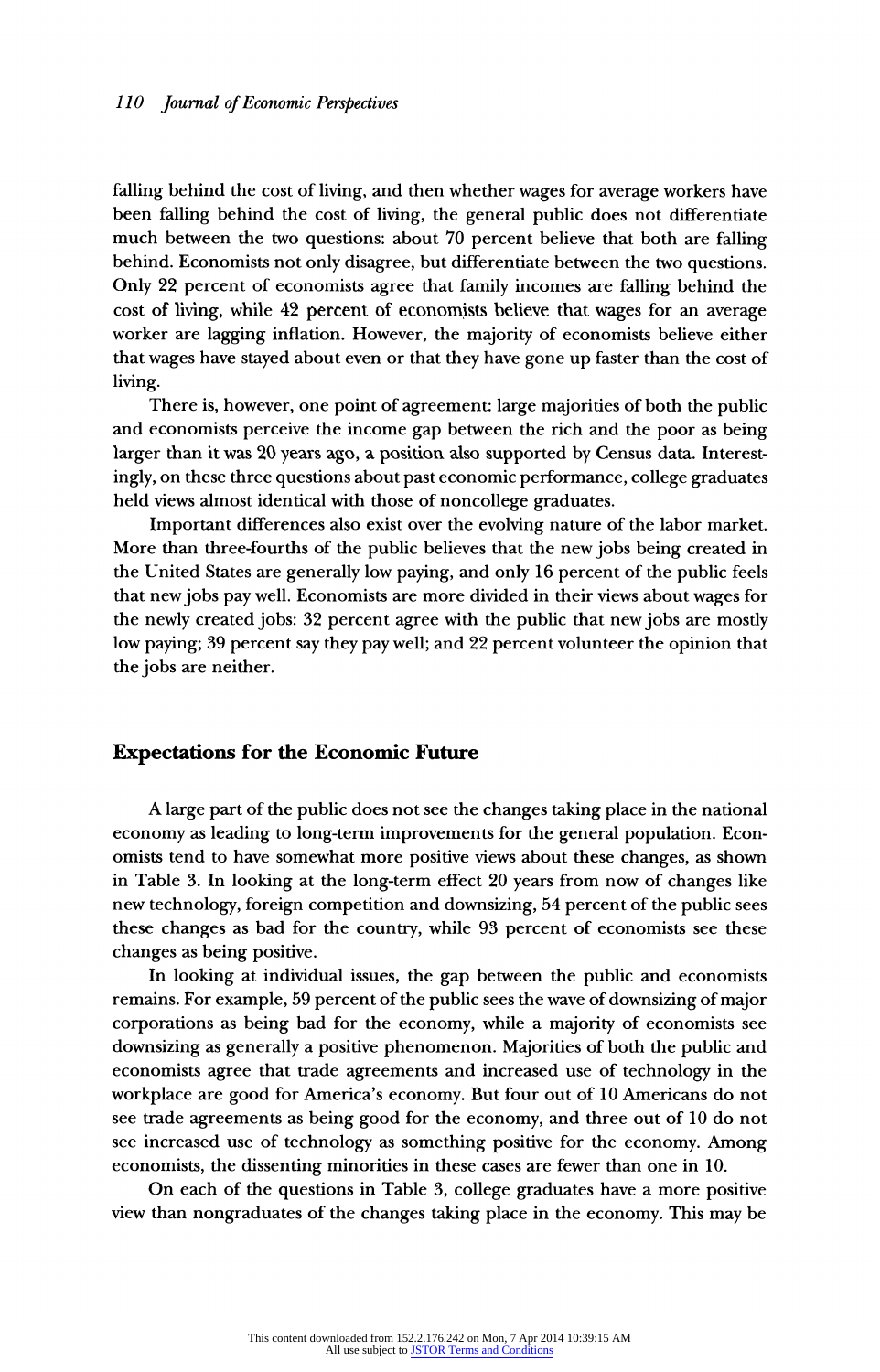|                                                                | Total<br>Gen. Public | Coll.<br>Crads | Non-Coll.<br><b>Grads</b> | Views of<br><b>Economists</b> |
|----------------------------------------------------------------|----------------------|----------------|---------------------------|-------------------------------|
|                                                                |                      |                |                           |                               |
| In 20 years, changes like new technology,                      |                      |                |                           |                               |
| foreign competition, downsizing will<br>eventually be $\ldots$ |                      |                |                           |                               |
|                                                                | 43%                  | 58%            | 39%                       | 93%                           |
| Good for the country                                           |                      |                |                           |                               |
| Won't make much difference                                     | 23%                  | 15%            | 25%                       | 3%                            |
| Bad for the country                                            | 31%                  | 23%            | 33%                       | 2%                            |
| Increased use of technology in the workplace                   |                      |                |                           |                               |
| Good for the economy                                           | 70%                  | 81%            | 67%                       | 97%                           |
| Won't make much difference                                     | 12%                  | 8%             | 13%                       | 2%                            |
| Bad for the economy                                            | 17%                  | 11%            | 19%                       | 0%                            |
| Trade agreements between the U.S. and other<br>countries       |                      |                |                           |                               |
| Good for the economy                                           | 55%                  | 71%            | 50%                       | 89%                           |
| Won't make much difference                                     | 14%                  | 9%             | 16%                       | 6%                            |
| Bad for the economy                                            | 28%                  | 17%            | 32%                       | 3%                            |
| The recent downsizing of large corporations                    |                      |                |                           |                               |
| Good for the economy                                           | 21%                  | 29%            | 19%                       | 54%                           |
| Won't make much difference                                     | 17%                  | 11%            | 18%                       | 27%                           |
| Bad for the economy                                            | 59%                  | 58%            | 60%                       | 16%                           |

#### **Table 3 Views of Changes in the Economy**

**Source: Washington Post/Kaiser/Harvard (1996).** 

**Note: Columns may not sum to 100 percent because of rounding error and because "No opinion" responses of 4 percent or less are not reported.** 

**in part because technology, trade and downsizing have tended to be more disruptive for those with lower levels of education.** 

**The public is more pessimistic than are economists about the intermediate economic future, as Table 4 reports. Only 24 percent of the public believes that the average American's standard of living will rise over the next five years, while 29 percent think it will fall. In contrast, half of economists think the average American's standard of living will rise, while only one in 12 see it falling. Only one-fifth of the public thinks their family's income will grow faster than the cost of living during the next five years. A bare majority see their family's income staying about even, but 27 percent think it will grow more slowly than the overall cost of living.** 

**The public and economists hold more similar views about long-term economic prospects, as Table 5 illustrates. About four in 10 of the public and half of economists see economic circumstances improving for the next generation. In addition, about half of the parents in the general public sample think that, compared to their own personal standard of living, their children will enjoy a higher standard of living. Interestingly, college graduates are not as optimistic as nongraduates on these two long-term measures. Only 26 percent of college graduates-compared to 42 per**cent of nongraduates-see the next generation as having a higher standard of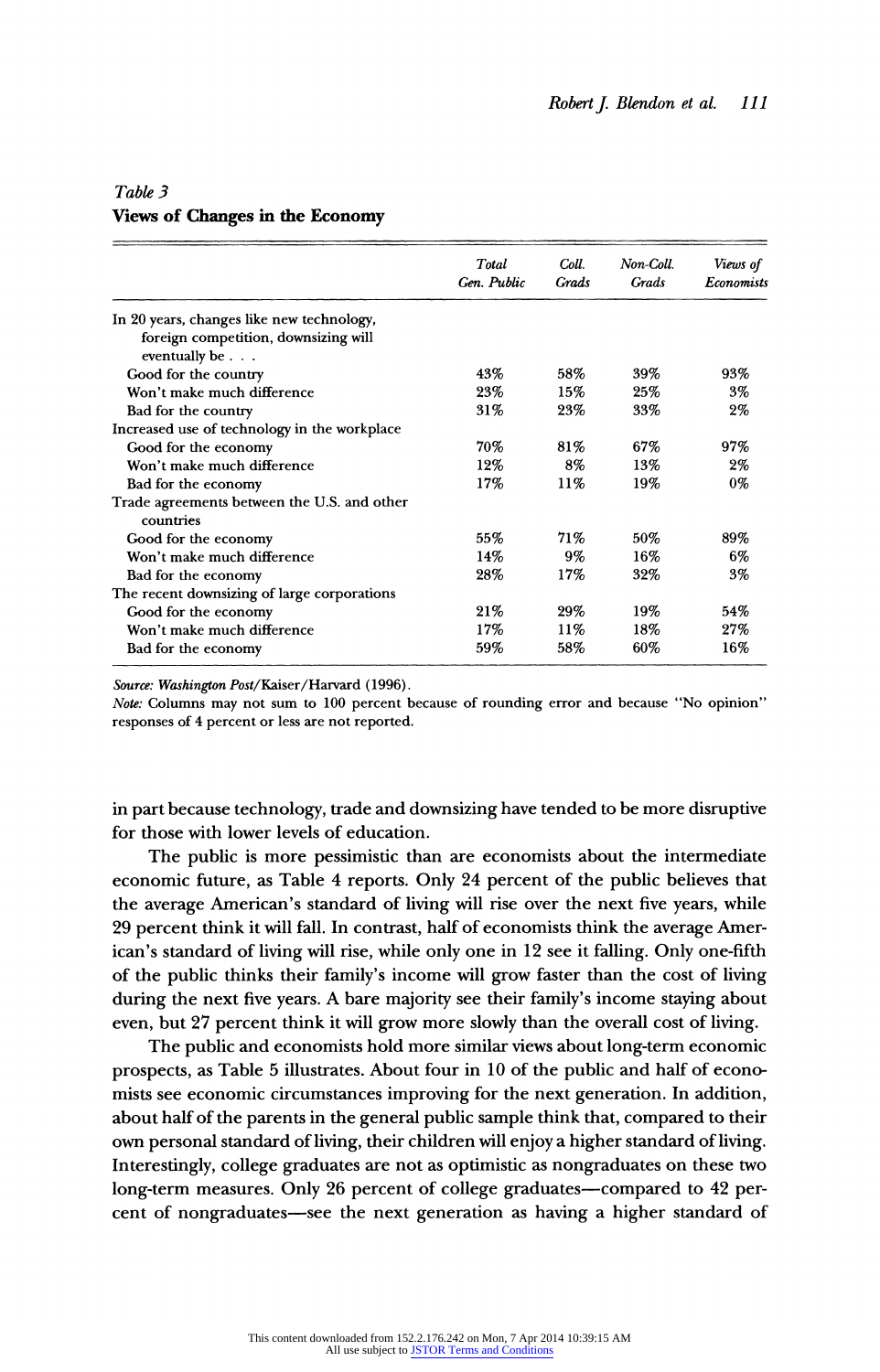| These of Expectations for Intermediate Leonomic Future                |                |                   |
|-----------------------------------------------------------------------|----------------|-------------------|
|                                                                       | General Public | <b>Economists</b> |
| Over the next 5 years, the average American's standard of living will |                |                   |
| Rise                                                                  | 24%            | 50%               |
| Stay about the same                                                   | 46%            | 41%               |
| Fall                                                                  | 29%            | 8%                |
| Over the next 5 years, expect your family's income to                 |                |                   |
| Grow faster than cost of living                                       | 20%            | Not Asked         |
| Grow about the same pace                                              | 52%            |                   |
| Grow slower than cost of living                                       | 27%            |                   |

#### **Table 4 Views of Expectations for Intermediate Economic Future**

**Source: Washington Post/Kaiser/Harvard (1996).** 

**Note: Columns may not sum to 100 percent because of rounding error and because "No opinion" responses of 2 percent or less are not reported.** 

#### **Table 5 Views of Expectations for Long-Term Economic Future**

|                                                                                | Total<br>Gen. Public | Coll.<br>Grads | Non-Coll.<br>Grads | Views of<br>Economists |
|--------------------------------------------------------------------------------|----------------------|----------------|--------------------|------------------------|
|                                                                                |                      |                |                    |                        |
| Compared to your generation, expect the next<br>generation of children to have |                      |                |                    |                        |
| Higher standard of living                                                      | 38%                  | 26%            | 42%                | 48%                    |
| About the same                                                                 | 35%                  | 38%            | 33%                | 31%                    |
| Lower standard of living                                                       | 27%                  | 36%            | 24%                | 20%                    |
| Compared to your standard of living, when your                                 |                      |                |                    |                        |
| children reach your age, expect them to<br>enjoy $\ldots$                      |                      |                |                    |                        |
| Higher standard of living                                                      | 49%                  | 36%            | 52%                | Not Asked              |
| About the same                                                                 | 36%                  | 43%            | 34%                |                        |
| Lower standard of living                                                       | 15%                  | 20%            | 13%                |                        |

**Source: Washington Post/Kaiser/Harvard (1996).** 

**Note: Columns may not sum to 100 percent because of rounding error and because "No opinion" responses of 1 percent or less are not reported.** 

**living. Similarly, only 36 percent of college graduates-compared to 52 percent of nongraduates-expect their own children to have a higher standard of living than their own.** 

#### **Explanations of Why the Economy Is Not Doing Better Than It Is**

**The public and economists have fundamentally different views about why the economy is not doing better than it is. Based on a review of almost two decades of**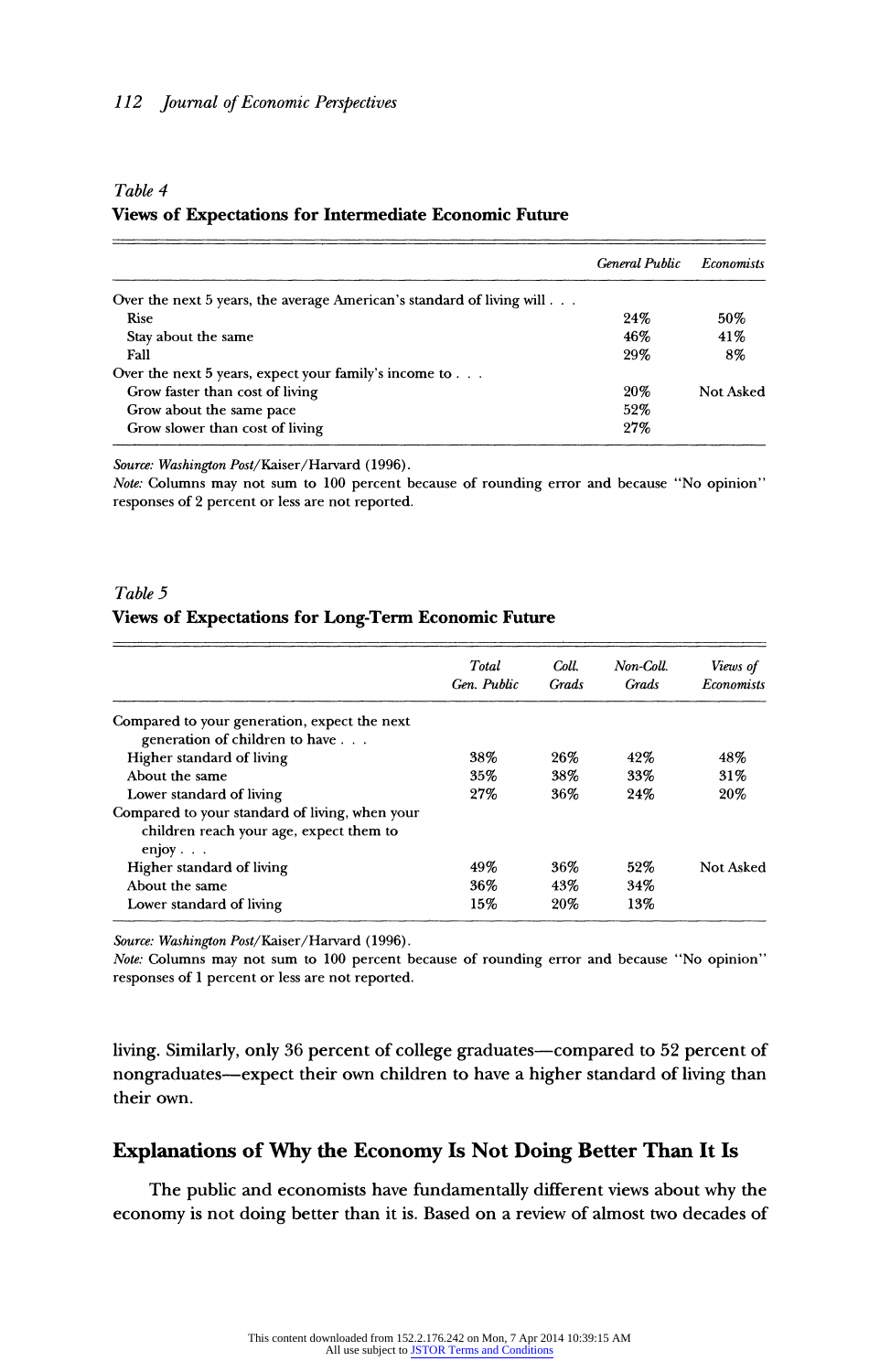| Coll.<br>Non-Coll.<br>Total<br>Views of<br>Gen. Public<br><b>Grads</b><br><b>Grads</b><br>78%<br>76%<br>32%<br>77%<br>The federal deficit is too big<br>11%<br>52%<br>76%<br>Too many people are on welfare<br>70%<br>47%<br>72%<br>$1\%$<br>66%<br>Foreign aid spending is too high<br>67%<br>63%<br>65%<br>Education and job training are inadequate<br>64%<br>67%<br>18%<br>61%<br>44%<br>Taxes are too high<br>18%<br>50%<br>62%<br>59%<br>People place too little value on hard work<br>56%<br>52%<br>51%<br>People are not saving enough<br>51% |  |  |                   |
|-------------------------------------------------------------------------------------------------------------------------------------------------------------------------------------------------------------------------------------------------------------------------------------------------------------------------------------------------------------------------------------------------------------------------------------------------------------------------------------------------------------------------------------------------------|--|--|-------------------|
|                                                                                                                                                                                                                                                                                                                                                                                                                                                                                                                                                       |  |  | <b>Economists</b> |
|                                                                                                                                                                                                                                                                                                                                                                                                                                                                                                                                                       |  |  |                   |
|                                                                                                                                                                                                                                                                                                                                                                                                                                                                                                                                                       |  |  |                   |
|                                                                                                                                                                                                                                                                                                                                                                                                                                                                                                                                                       |  |  |                   |
|                                                                                                                                                                                                                                                                                                                                                                                                                                                                                                                                                       |  |  |                   |
|                                                                                                                                                                                                                                                                                                                                                                                                                                                                                                                                                       |  |  |                   |
|                                                                                                                                                                                                                                                                                                                                                                                                                                                                                                                                                       |  |  |                   |
|                                                                                                                                                                                                                                                                                                                                                                                                                                                                                                                                                       |  |  |                   |

#### **Table 6**  Views of Reasons Why the Economy Is Not Doing Better Than It Is

**Source: Washington Post/Kaiser/Harvard (1996).** 

**Notes: Other possible causes include too many tax breaks for business (cited as a "major reason" by 48 percent of the general public, and 5 percent of economists); too many immigrants (47 percent, 1 percent); government regulates business too much (42 percent, 23 percent); and women and minorities get too many advantages under affirmative action (18 percent, 2 percent).** 

**public opinion polling on the economy, we chose 18 of the reasons most frequently mentioned as possible reasons for the economy not doing better, and asked them of both the public and economist samples. Eleven of the potential reasons were general; the other seven had specifically to do with businesses.** 

**Majorities of the public cite seven items off the general list as major reasons why the economy is not doing better. Specific percentages are given in Table 6. The most popular answers, in descending order, are that the federal budget is too big;4 too many people are on welfare; foreign aid spending is too high; education and job training are inadequate; taxes are too high; people place too little value on hard work; and people are not saving enough. Majorities of economists agree with the public on only two of these causes: inadequate education and job training,5 and people not saving enough. Almost none of the economists mention foreign aid spending as a major reason for an underperforming economy. The importance of the latter is that, as shown in an earlier survey, the public believes more of the federal budget is spent on foreign aid than on Medicare, a conclusion that is factually incorrect by a large margin (Washington Post/Kaiser/Harvard, 1995).** 

**Four potential business-related issues are mentioned by majorities of the public as major reasons the economy is not doing better than it is: top executives are paid** 

**<sup>4</sup>Although economists might see the effect of the federal deficit differently from the public's views, the public's concern about the deficit may be seen to reflect a degree of economic literacy about the events of the 1980s and early 1990s.** 

**<sup>5</sup>Similarly, in a recent Wall Street Journal survey, academic economists cited spending on education and research and development as the federal government policy (among eight listed in the question) that would have the most positive impact on economic growth (Wessel, 1997).**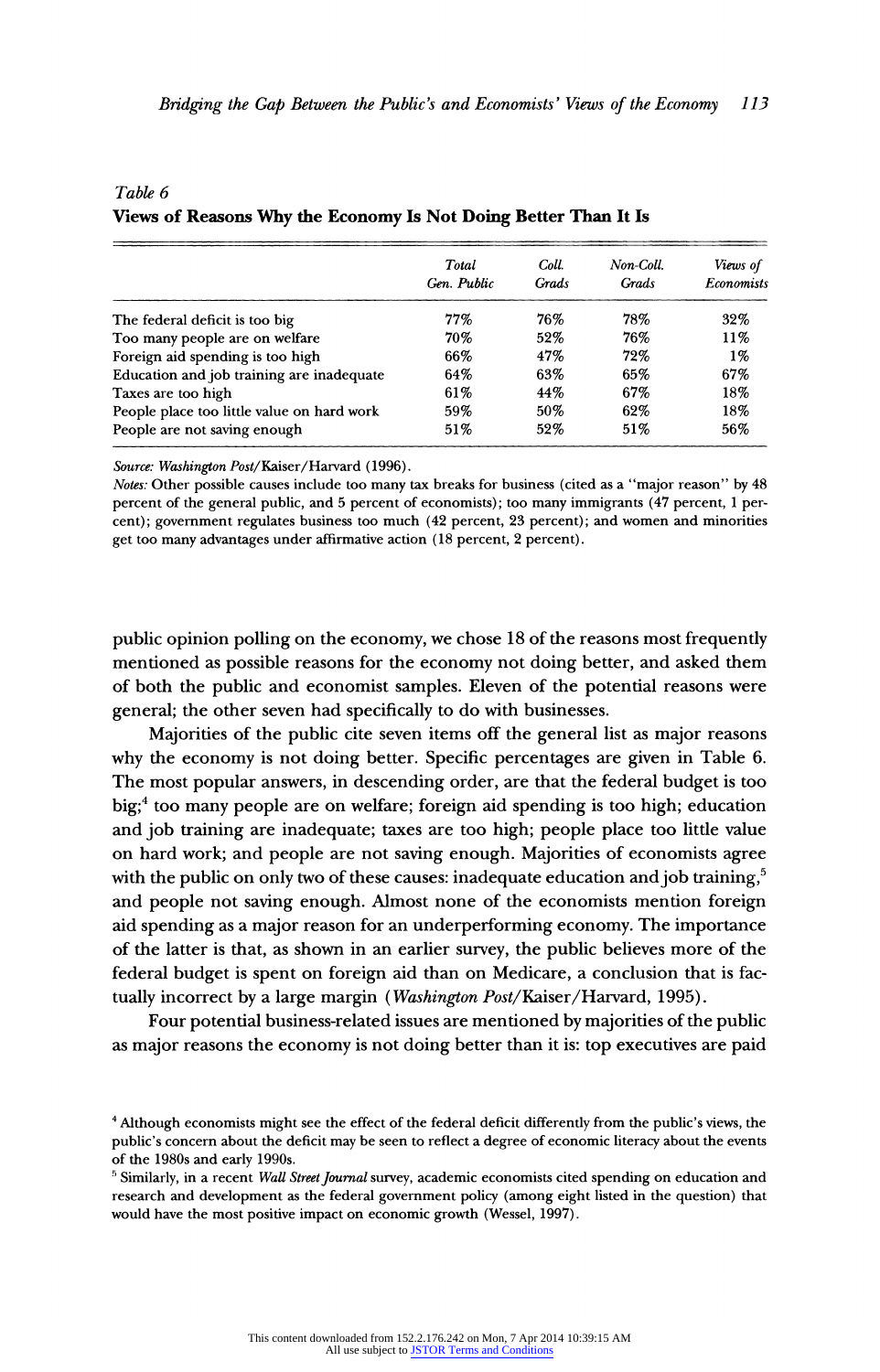**Table 7** 

|                                                                           | Total<br>Gen. Public | Coll.<br>Grads | Non-Coll.<br><b>Grads</b> | Views of<br><b>Economists</b> |
|---------------------------------------------------------------------------|----------------------|----------------|---------------------------|-------------------------------|
| Top executives are paid too much                                          | 69%                  | 59%            | 72%                       | 12%                           |
| Companies are sending jobs overseas                                       | 68%                  | 53%            | 72%                       | 6%                            |
| Companies are not investing enough money in<br>education and job training | 62%                  | 58%            | 63%                       | 36%                           |
| Companies are downsizing                                                  | 59%                  | 50%            | 62%                       | 5%                            |

# **Views of Business-Related Reasons the Economy is Not Doing Better Than It Is**

**Source: Washington Post/Kaiser/Harvard (1996).** 

**Notes: Other possible causes include business profits are too high (cited as a "major reason" by 46 percent of general public, and 4 percent of economists); technology is displacing workers (46 percent, 2 percent); and business productivity is growing too slowly (34 percent, 53 percent).** 

too much; companies are sending jobs overseas;<sup>6</sup> companies are not investing **enough money in education and job training; and companies are downsizing. None of these four possible reasons is cited by a majority of economists, as shown in Table 7.7** 

**The responses of college graduates and nongraduates are similar in several cases, but the two groups differ sharply in a few areas. Foreign aid spending is mentioned as a major reason by 72 percent of nongraduates, compared to 47 percent of college graduates; too many people on welfare, by 76 percent of nongraduates, 52 percent of graduates; and high taxes, by 67 percent of nongraduates and 44 percent of graduates. However, even in these cases, the responses of college graduates still differ dramatically from those of economists.** 

## **Possible Explanations of the Gap Between the Public and Expert Views**

**The results of the Washington Post/Kaiser/Harvard surveys show a substantial gap between how the public and economists view the economy. Although the study** 

**<sup>&#</sup>x27;A seeming contradiction between the public's beliefs that trade agreements are good for the country and that companies sendingjobs overseas is a major reason the economy is not doing better can probably be explained by the way the public perceives the focus of trade agreements. The public is likely to see trade agreements as allowing U.S. products to be sold abroad without barriers. The public is less likely to look at trade agreements as an incentive for U.S. companies to relocate their facilities from this country to another.** 

**<sup>7</sup>Because the list of potential causes was derived from public opinion surveys dealing with issues salient to the public, it is not surprising that the public identified more of these items on each of the two lists as "major reasons" and that economists did not identify many of these as "major" from their professional perspective. On the first list, an average of 5.5 items were cited as major by the public, compared with 2.3 items by the economists; on the second list, an average of 3.8 by the public, compared with 1.2 by the economists.**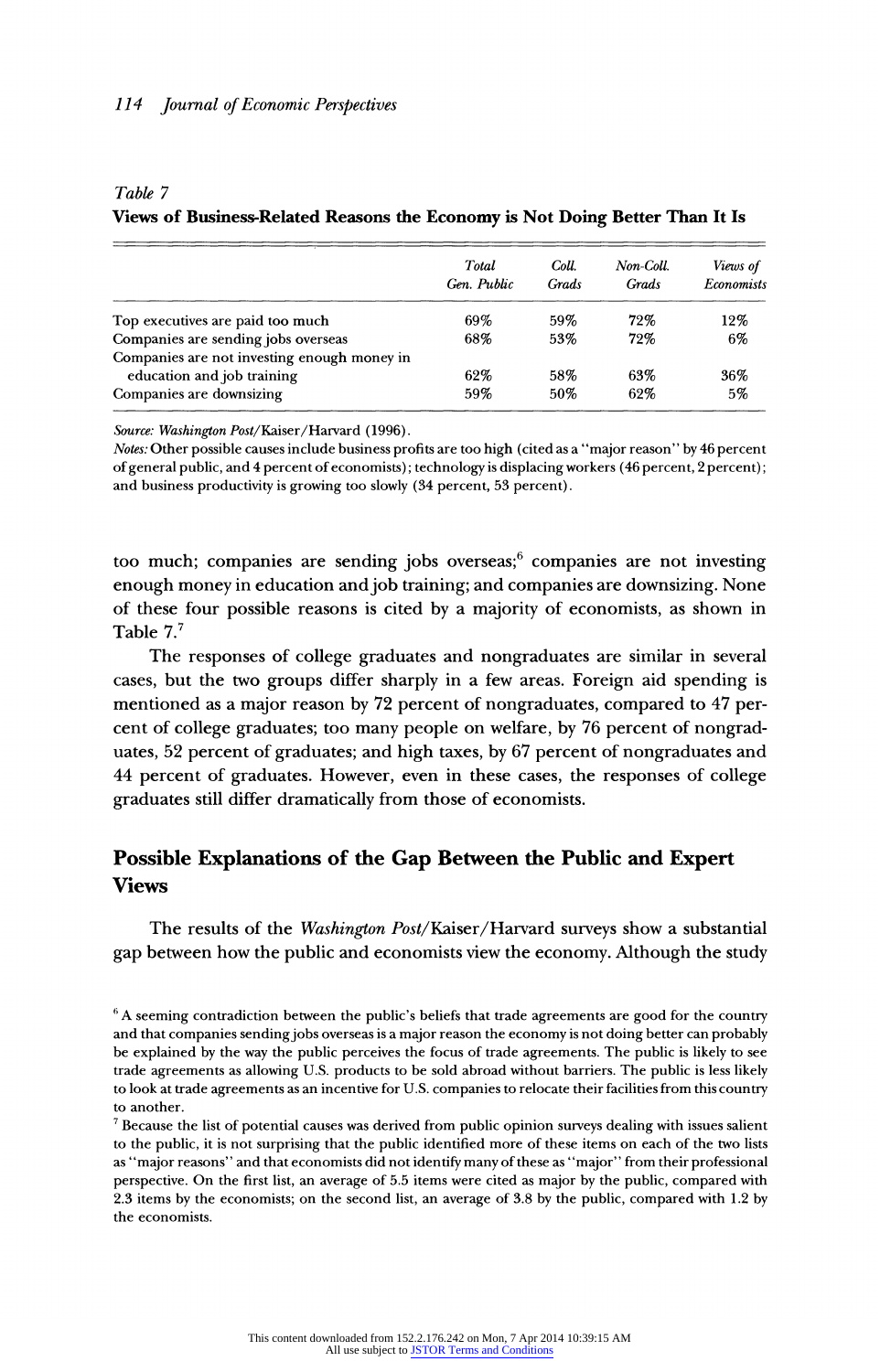**was not designed to explain why the gap exists, we can offer six possible reasons based on our review of these surveys and other literature.** 

**1. The experiences of individuals may not mirror official data. For example, when the economy is growing slowly, people may not perceive their financial gains, because they are relatively small increments to family income. During much of the last two decades, increases in average families' incomes have often occurred because of spouses working more hours in paid employment. This commonly means lost work in the home and extra expenses such as day care, transportation and the need for paid in-home help. Taking these costs into account may lead the average family to see their net income, after working costs are deducted, as growing at a much slower rate than portrayed by economic statistics (Levy, 1996).** 

**In addition, the public tends to focus on increases in cash income, not in overall increases in wage compensation that include fringe benefits. Over the past 20 years, employers' contributions to employee benefits have grown faster than wage income (Employee Benefit Research Institute, 1995), but two-thirds of the public does not perceive employers' contributions to their fringe benefits, such as health insurance, as part of their family's income (Washington Post/Kaiser/Harvard supplement, 1996).** 

**2. When people evaluate the performance of the economy, government statistics are only one of several sources of information they use. Prior studies have shown that the public uses different criteria to assess the state of the economy than economists use (Kinder, Adams and Gronke, 1989). Asked to choose (from a list of nine possible sources) the two indicators they think give them the best indication of how the economy is doing, only 32 percent of the public mentions news reports on government unemployment and cost of living statistics. Nearly as many Americans (28 percent) cite as a key indicator the amount of buying activity they see in stores. More than half (55 percent) rely on the personal experiences of family, friends and coworkers (Roper, 1984).** 

**At a point in time, these personal experiences may yield a different public perception of economic conditions than that described by official statistics. For example, during the past five years while the economy was growing, albeit slowly, two-thirds of Americans reported that someone in their family had experienced one of the following three major economic disruptions: one in three Americans reported that someone in the family took a pay cut or worked fewer hours in order to keep a job; one in three reported that someone in the family was laid off; and nearly half of Americans reported that during the past five years their families' income had been falling behind the cost of living. In turn, these difficulties were often linked to a greater likelihood of financial problems such as an inability to save, delaying medical care, giving up on schooling, marital strife, problems with collection agencies, and so on (Washington Post/Kaiser/Harvard, 1996). For these individuals, a slowly growing economy may have a different meaning than it does for those interpreting government economic data.** 

**3. A large number of Americans do not believe government economic statistics are accurate. Overall trust in the federal government is near a 23-year low (Washington**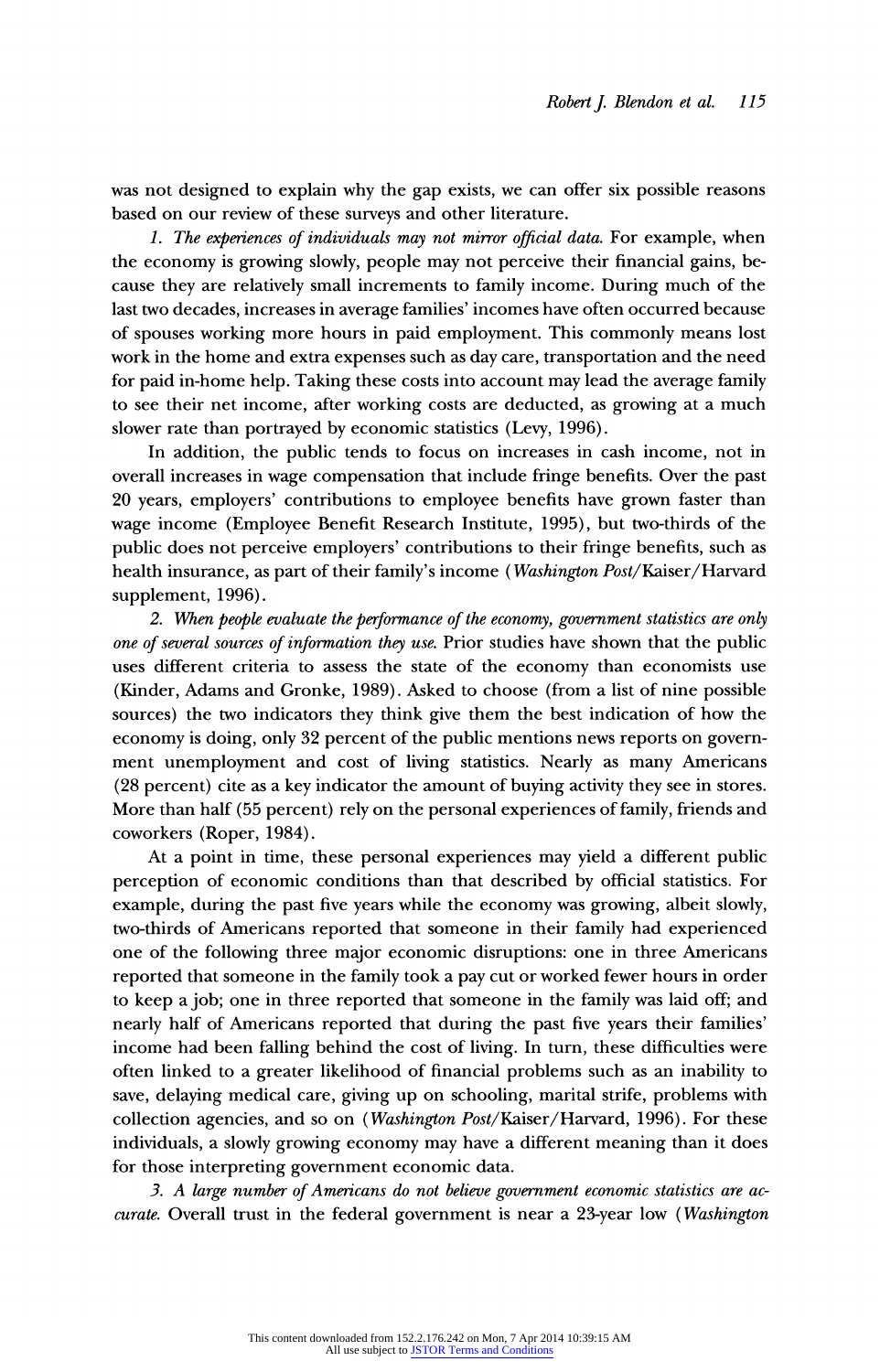**Post/Kaiser/Harvard, 1995), which seems to be affecting trust in government statistics as well. Asked to judge government reports on how well the national economy is doing, including statistics on the rates of unemployment and inflation, 26 percent say they think these reports are not too accurate, and an additional 13 percent say they are not accurate at all. (Fifty-three percent said they thought these reports were fairly accurate, while only 7 percent said they were very accurate.) Even when they hear or read about a particular government statistic, many Americans express distrust. In September 1996, two-thirds of the public had heard or read about government statistics reporting that the unemployment rate was lower than it was in recent years. But among those who had heard or read about such reports, nearly half thought that, based on their own experiences, the reports of lower unemployment were inaccurate (Washington Post/Kaiser/Harvard supplement, 1996).** 

**4. The media tend to portray the condition of the economy as being worse than it actually is, leaving the public overly pessimistic about the nation's economic situation. Studies have shown that the media have a major influence on public opinion, including attitudes about the economy (Iyengar and Kinder, 1987; Iyengar, 1991; McCombs and Shaw, 1972; Zucker, 1978). Recent research suggests that the media tend to emphasize the aspects of the economy that are getting worse and to pay less attention to the evidence that the economy is improving (Patterson, 1993).** 

**5. Economists are more optimistic about the economic future because they are part of an occupational segment, made up of professionals and scientists, that may have been sheltered to some degree from the negative consequences of economic change reported in the survey by much of the public. One question that could not be addressed in the survey was whether or not Ph.D.'s in different fields, M.B.A.'s, M.D.'s and lawyers would share views similar to those of economists. Are economists' views related primarily to their being highly educated and part of the professional class, or are their views primarily the product of unique advanced training in economics?** 

**6. Americans do not have a very good foundation of knowledge about how the economy operates, and therefore they may be having a difficult time making accurate assessments of how the economy is performing. In an extensive survey, Walstad (1996) demonstrates the rather low level of public knowledge of the economic system. For instance, only about one in three American adults knows that the consumer price index is the most widely used measure of inflation or that the Federal Reserve sets monetary policy.** 

**In our surveys, two particular questions serve to demonstrate the public's lack of belief in market forces. More than two-thirds (69 percent) of the public believes that when prices go up, it is mainly due to companies trying to manipulate prices to increase profits. Only 28 percent think price increases are mainly due to the laws of supply and demand (Washington Post/Kaiser/Harvard supplement, 1996). We also asked about gasoline prices in our survey, at a time when they were rising. Nearly three-fourths of the public believed that the increase in gasoline prices was due more to the oil companies trying to increase profits than to supply and demand, while 85 percent of economists said the price increase was due to supply and demand (Washington Post/Kaiser/Harvard, 1996).**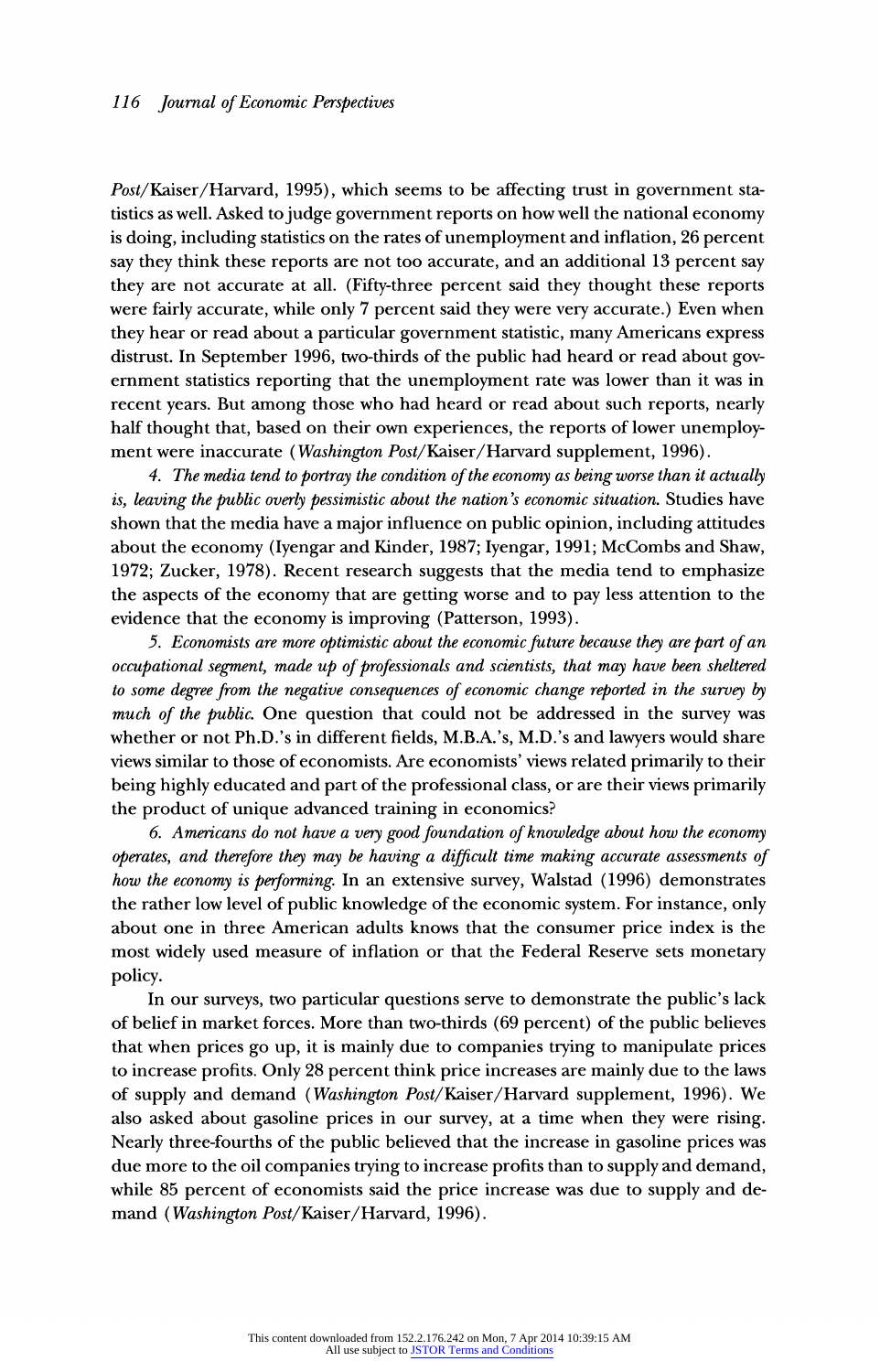**Substantially more research needs to be done to understand the basis of the gap between public and expert views of the economy. However, the results of this study make it clear that economists need to do a better job educating the public about economic matters and spend more time communicating the implications of their research to the public. In the meantime, economists will have to deal with the reality that the public does not view the economy or its problems in the way the expert community does and are likely to continue to communicate these divergent views to elected decision makers.** 

#### **References**

**Council of Economic Advisers, Economic Report of the President. Lanham, Md.: Bernan, February 1996.** 

**Delli Carpini, Michael X., and Scott Keeter, What Americans Know About Politics and Why It Matters. New Haven: Yale University Press, 1996.** 

**Employee Benefit Research Institute, EBRI Databook on Employee Benefits. Washington, D.C.: Employee Benefit Research Institute, 1995.** 

**Erikson, Robert S., Gerald C. Wright, Jr., and John P. McIver, "Political Parties, Public Opinion, and State Policy in the United States," American Political Science Review, 1989, 83, 729-50.** 

**Fair, Ray C., "The Effect of Economic Events on Votes for the President," Review of Economics and Statistics, May 1978, 60, 159-73.** 

**Fair, Ray C., "Econometrics and Presidential Elections," Journal of Economic Perspectives, Summer 1996, 10:3, 89-102.** 

**Harris Poll, Storrs, Conn.: Roper Center for Public Opinion Research, October 26, 1996.** 

**Iyengar, Shanto, IsAnyoneResponsible?Chicago: University of Chicago Press, 1991.** 

**Iyengar, Shanto, and Donald R. Kinder, News That Matters. Chicago: University of Chicago Press, 1987.** 

**Jacobs, Lawrence R., and Robert Y. Shapiro, "Public Opinion and the New Social History: Some Lessons for the Study of Public Opinion and Democratic Policy-Making," Social Science Histoy, Spring 1989, 13, 1-24.** 

**Jacobs, Lawrence R., and Robert Y. Shapiro, "Debunking the Pandering Politician Myth," PublicPerspective, 1997, 8: 3, 3-5.** 

**Kinder, Donald R., Gordon S. Adams, and Paul W. Gronke, "Economics and Politics in the**  **1984 Presidential Election," American Journal of Political Science, 1989, 33, 491-515.** 

**Levy, Frank, "Is Anxiety About Living Standards Justified?" In Competitiveness Policy Council, ed., Running in Place: Recent Trends in US Living Standards. Washington, D.C.: Competitiveness Policy Council, 1996, pp. 3-43.** 

**Lewis-Beck, Michael, and Thomas Rice, ForecastingElections. Washington, D.C.: Congressional Quarterly Press, 1992.** 

**Los Angeles Times Exit Poll, Storrs, Conn.: Roper Center for Public Opinion Research, November 5, 1996.** 

**McCombs, Maxwell, and Donald Shaw, "The Agenda Setting Function of the Mass Media," Public Opinion Quarterly, Summer 1972, 36, 176- 87.** 

**Monroe, Alan D., "Consistency Between Public Preferences and National Policy Decisions," American Politics Quarterly, January 1979, 7, 3-19.** 

**Monroe, Alan D., "American Party Platforms and Public Opinion," American Journal of Political Science, February 1983, 27, 27-42.** 

**Newport, Frank, "The Pre-Elections Polls Performed Well in '96," Public Perspective, 1997, 8:1, 50-51.** 

**Page, Benjamin I., and Robert Y. Shapiro, "Effects of Public Opinion on Policy," American Political Science Review, March 1983, 77, 175-90.** 

**Page, Benjamin I., and Robert Y. Shapiro, The Rational Public: Fifty Years of Trends in Americans' Policy Preferences. Chicago: University of Chicago Press, 1992.** 

**Patterson, Thomas, Out of Order. New York: Knopf, 1993.** 

**Roper Report 84-7, Storrs, Conn.: Roper Center for Public Opinion Research, July 7, 1984.**